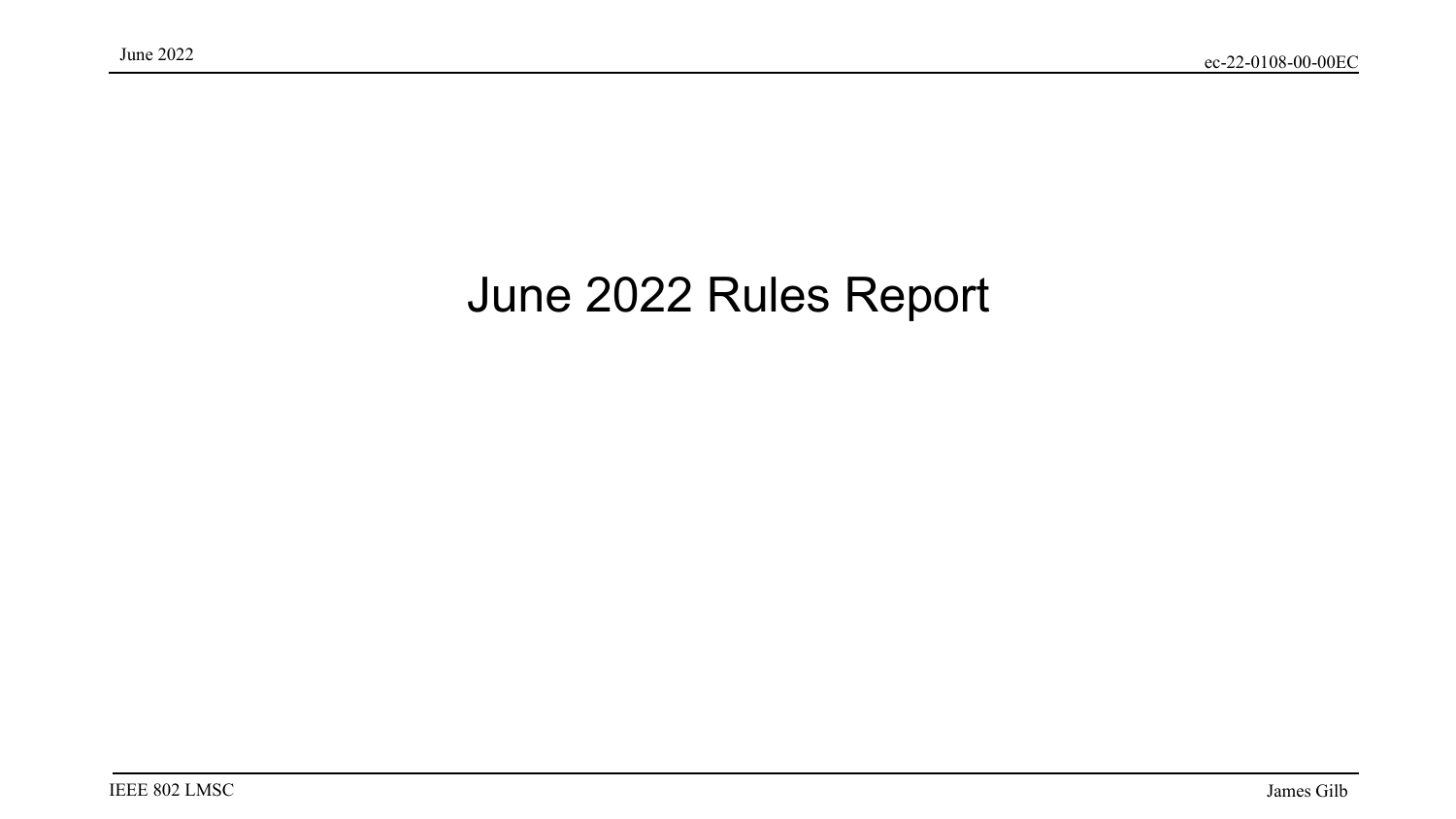## Proposed Modification

- Delete "a) Formation or modification of a subgroup, including its procedures, scope, and duties;" in 7.1.1
- Requires 30 day notice then ballot
- Do we want this fixed prior to closing meeting in July?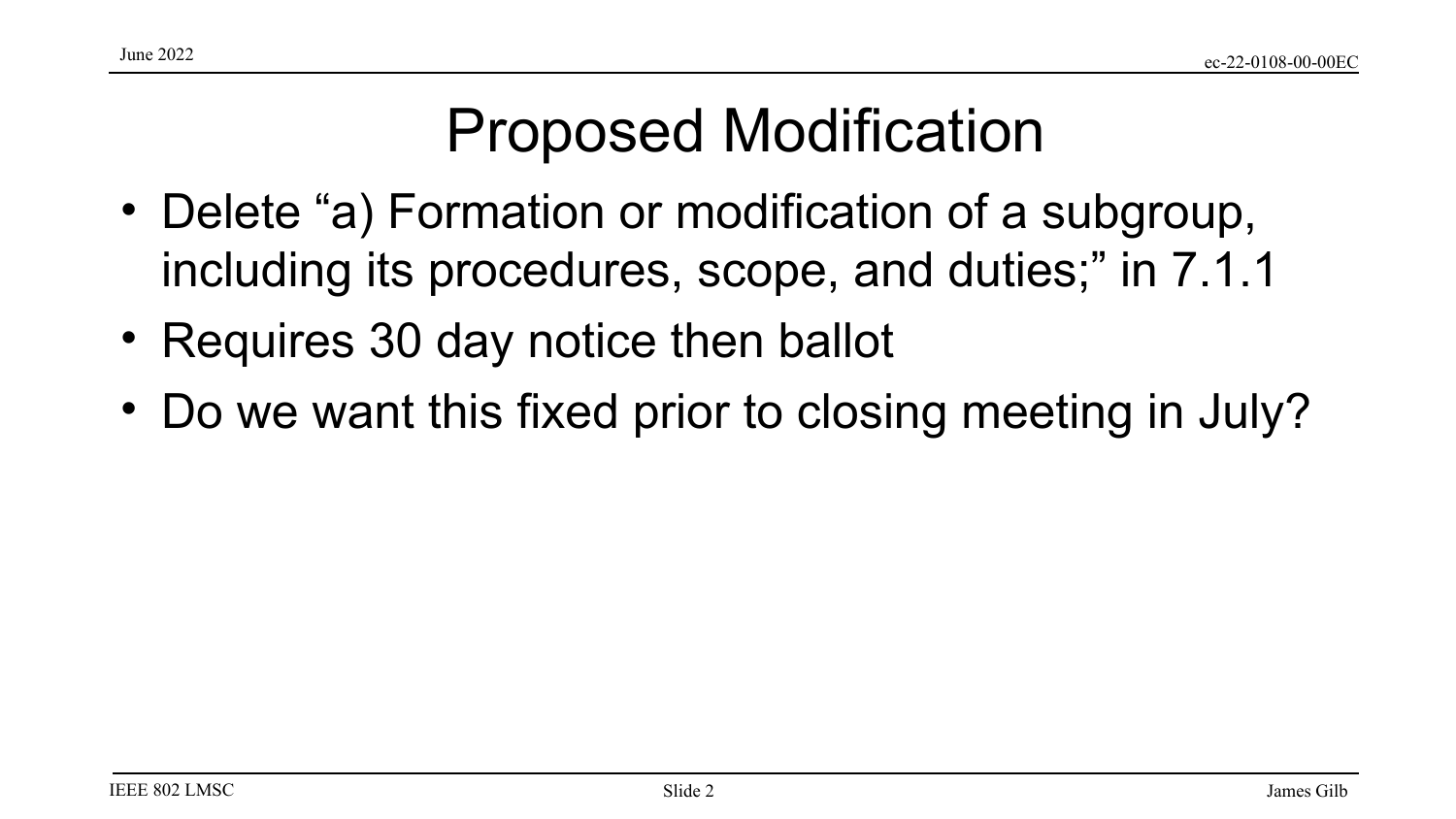## Chair's Guidelines

- During the 802 restructuring ad hoc, consensus was developed for the following text:
	- "Title: Mission and Purpose of the IEEE 802 LAN/MAN Standards Committee
	- IEEE 802 develops and maintain standards specifying data link and physical layer protocols to support packet transmission and delivery among network-layer clients."
- Suggest to add as 1.4.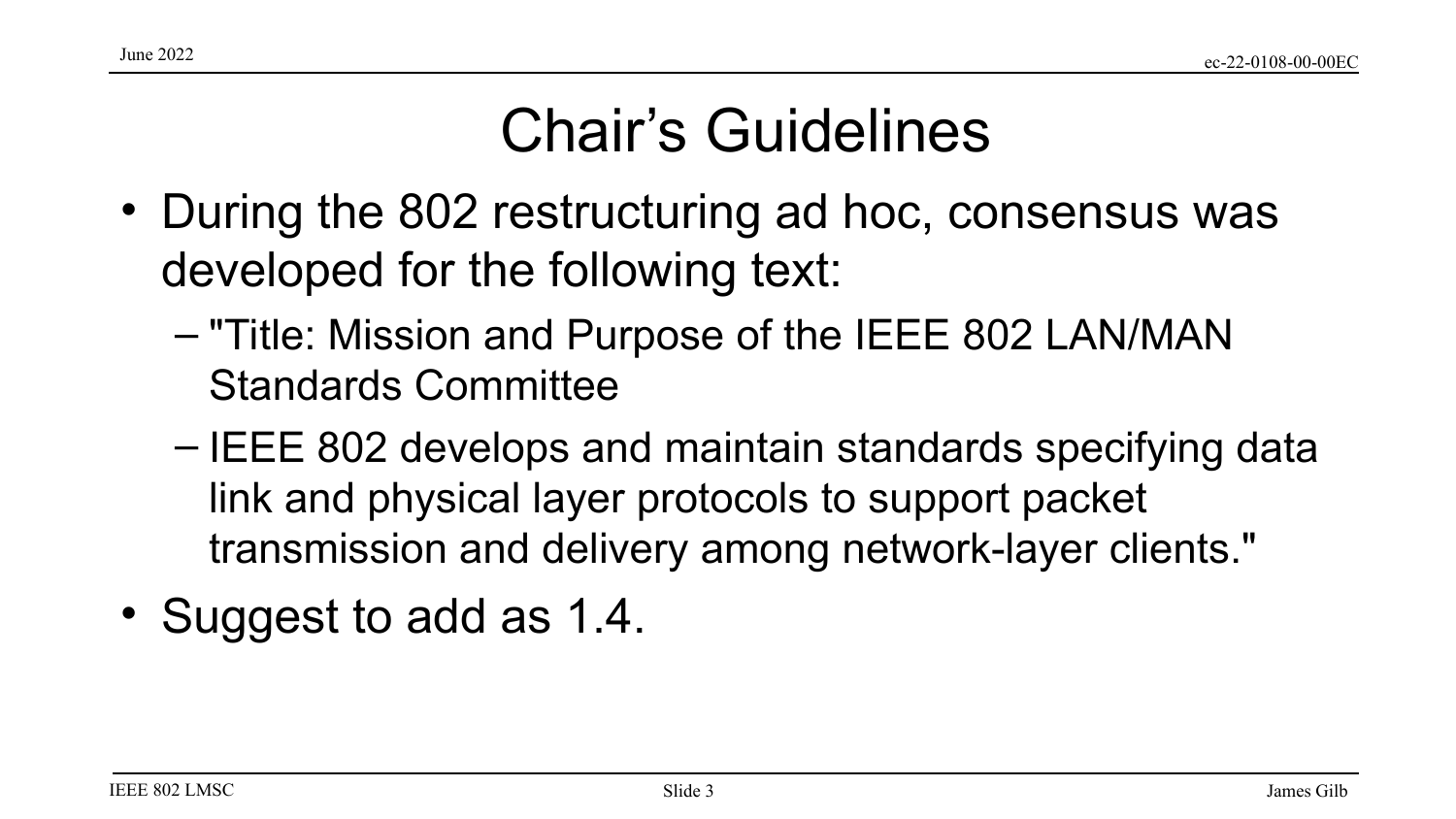### Other updates to Chair's Guidelines

- Propose either the first or second vice-chair take on the filing approved CSD responsibility to take items off the plate of the Recording Secretary
- Require individuals to put something in the subject field about agendas like we do for email ballots.
	- For example: +++++ Agenda xx Mon +++++